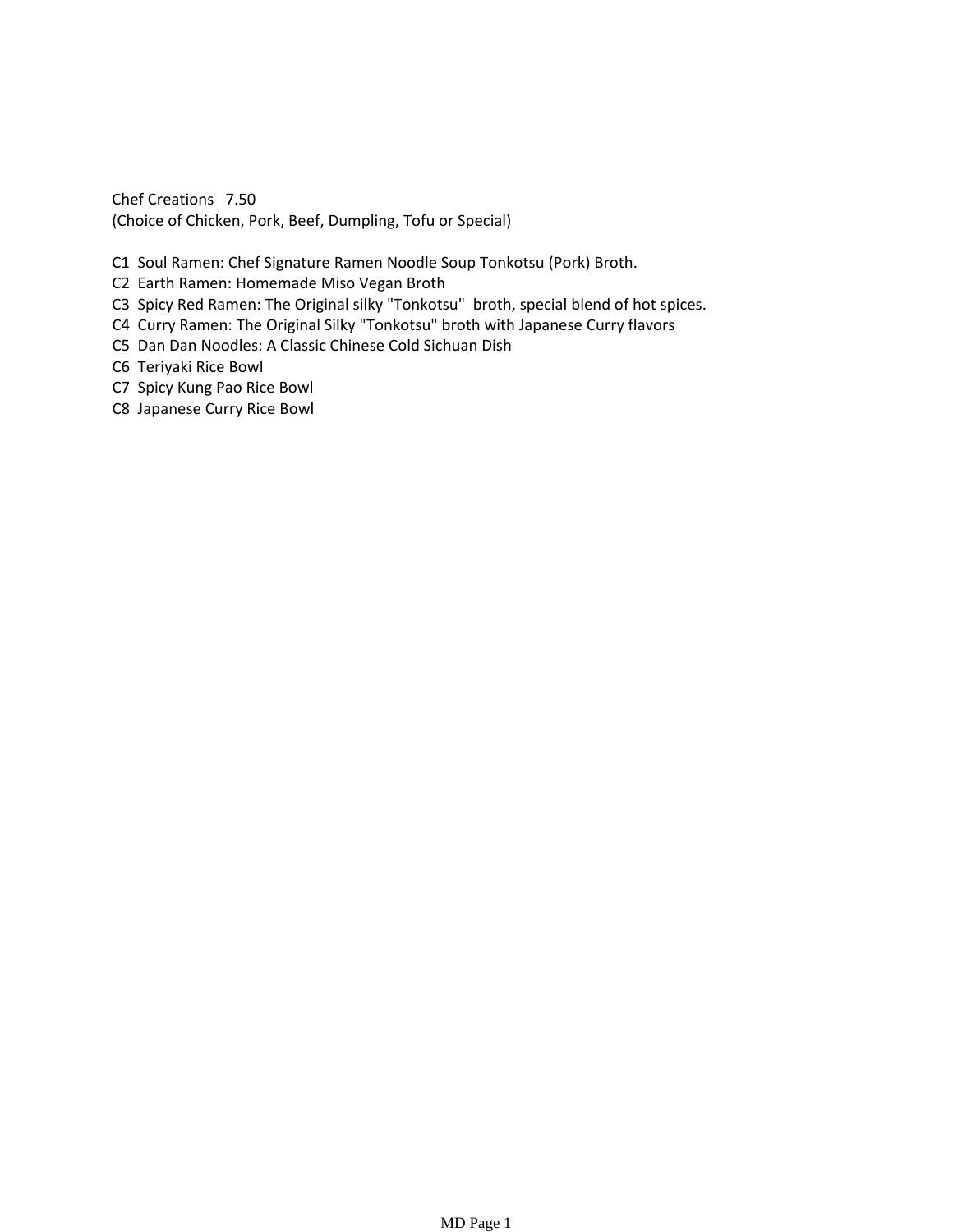Create Your Taste 7.5

- 1 ‐ Start With Noodles, Rice or Salad
- 2 ‐ Go For Hot Meats and/or Vegetables (up to 2) or
- Go For Poke (up to 3) +\$2 3 ‐ Add one sauce
- 4 ‐ Add Topping (up to 3)